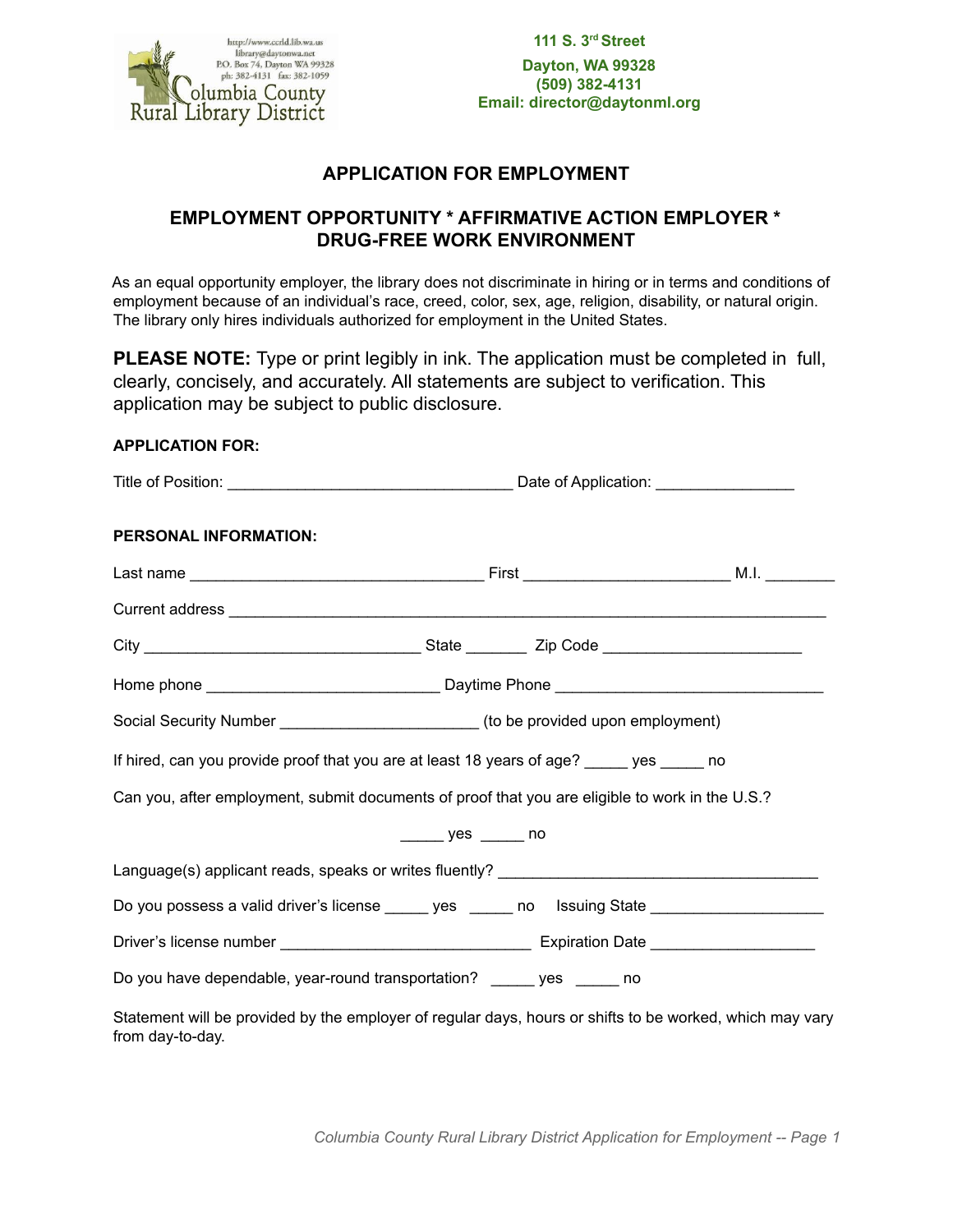

**111 S. 3rdStreet Dayton, WA 99328 (509) 382-4131 Email: director@daytonml.org**

### **Columbia County Rural Library District P. O. Box 74 111 S. 3rdStreet Dayton, WA 99328 (509) 382-4131 Email: director@daytonml.org**

Have you been convicted, or served time in a correctional institution within the past seven (7) years? \_\_\_\_ Yes \_\_\_\_ No

If yes, explain each conviction on an attached sheet and include 1) date; 2) charge; 3) place; 4) action taken. (The conviction does not constitute an automatic bar to employment and the seriousness of the crime and the date of the conviction/s will be considered).

American with Disabilities Act: Are you able to perform the essential job functions as they are listed on the job description for this position? \_\_\_\_\_ yes \_\_\_\_\_ no With accommodation \_\_\_\_\_\_ without accommodation How would you perform the task and with what accommodation(s)?

\_\_\_\_\_\_\_\_\_\_\_\_\_\_\_\_\_\_\_\_\_\_\_\_\_\_\_\_\_\_\_\_\_\_\_\_\_\_\_\_\_\_\_\_\_\_\_\_\_\_\_\_\_\_\_\_\_\_\_\_\_\_\_\_\_\_\_\_\_\_\_\_\_\_\_\_\_\_\_\_\_

\_\_\_\_\_\_\_\_\_\_\_\_\_\_\_\_\_\_\_\_\_\_\_\_\_\_\_\_\_\_\_\_\_\_\_\_\_\_\_\_\_\_\_\_\_\_\_\_\_\_\_\_\_\_\_\_\_\_\_\_\_\_\_\_\_\_\_\_\_\_\_\_\_\_\_\_\_\_\_\_\_

### **EDUCATION:**

Circle the highest grade completed

| 8 9 10 11 12 GED Equivalent : | College 1 2 3 4 (years) Graduate work | ves | no |
|-------------------------------|---------------------------------------|-----|----|
|                               |                                       |     |    |

 $\_$  , and the set of the set of the set of the set of the set of the set of the set of the set of the set of the set of the set of the set of the set of the set of the set of the set of the set of the set of the set of th

 $\_$  , and the set of the set of the set of the set of the set of the set of the set of the set of the set of the set of the set of the set of the set of the set of the set of the set of the set of the set of the set of th

 $\_$  , and the set of the set of the set of the set of the set of the set of the set of the set of the set of the set of the set of the set of the set of the set of the set of the set of the set of the set of the set of th

 $\_$  , and the set of the set of the set of the set of the set of the set of the set of the set of the set of the set of the set of the set of the set of the set of the set of the set of the set of the set of the set of th

 $\_$  , and the set of the set of the set of the set of the set of the set of the set of the set of the set of the set of the set of the set of the set of the set of the set of the set of the set of the set of the set of th

 $\_$  , and the set of the set of the set of the set of the set of the set of the set of the set of the set of the set of the set of the set of the set of the set of the set of the set of the set of the set of the set of th

 $\_$  , and the set of the set of the set of the set of the set of the set of the set of the set of the set of the set of the set of the set of the set of the set of the set of the set of the set of the set of the set of th

What is your educational background?

What schools did you attend?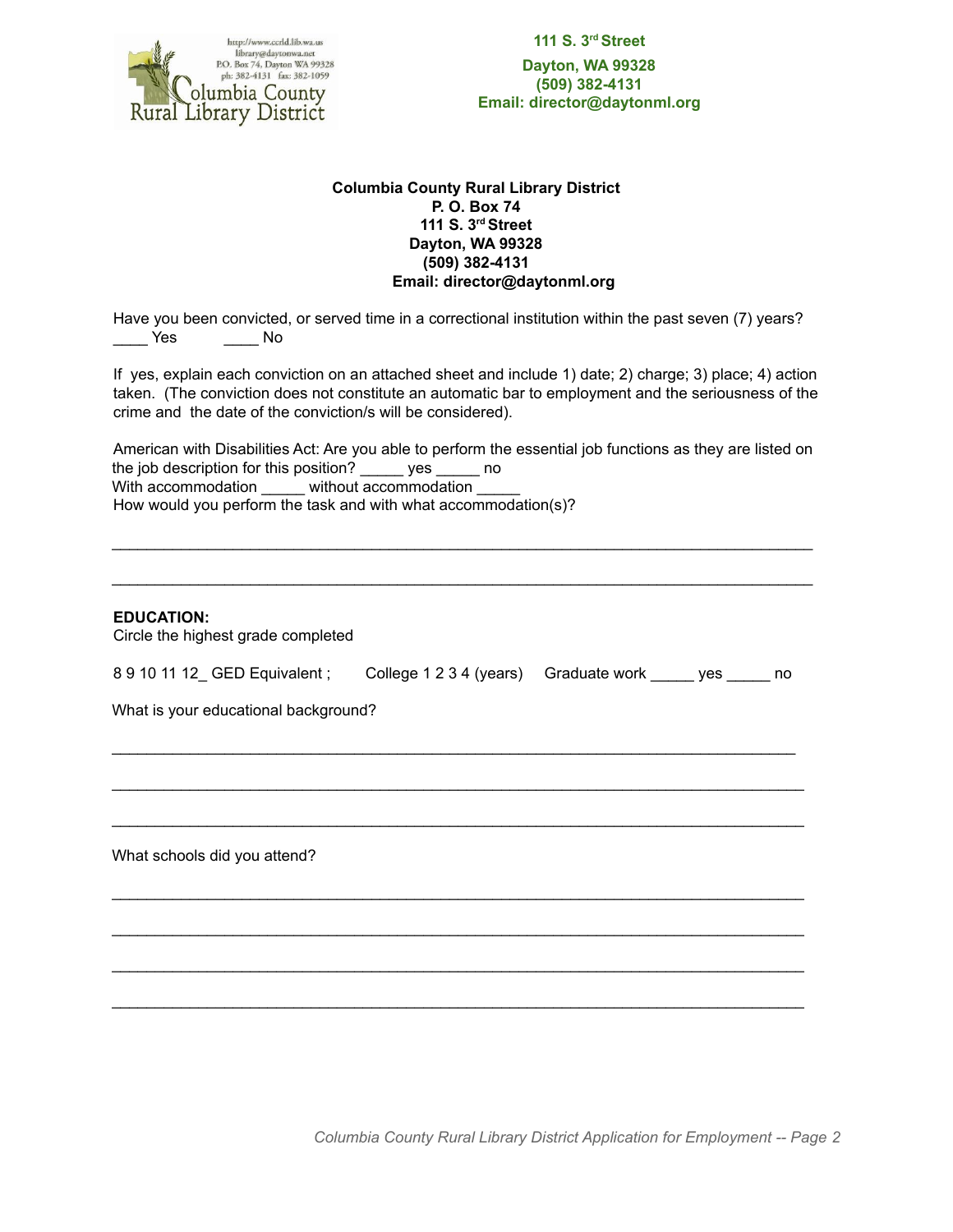

## **111 S. 3rdStreet Dayton, WA 99328 (509) 382-4131 Email: director@daytonml.org**

**ACADEMIC AND PROFESSIONAL ACTIVITIES AND ACHIEVEMENTS:** Academic and Professional Activities and Achievements, Awards, Publications or Technical-Professional Societies, indicate type or name. Exclude organizations, which indicate race, creed, color, sex, age, religion, handicap or national origin of its members.

| Typing: How many words per minute can you type? ________________________________                                   |  |  |  |  |  |
|--------------------------------------------------------------------------------------------------------------------|--|--|--|--|--|
|                                                                                                                    |  |  |  |  |  |
| List the type of operating systems you have used                                                                   |  |  |  |  |  |
|                                                                                                                    |  |  |  |  |  |
| List the software applications you are familiar with <b>Exercise 2008</b> Control and the software applications of |  |  |  |  |  |
|                                                                                                                    |  |  |  |  |  |

### **EMPLOYMENT HISTORY:**

### **Please attach a record of your work experience and a list of references, including phone numbers.**

Please list employment starting with your most recent position. Please explain gaps in employment history. List all experience, paid and voluntary, related to the position for which you are applying. If you have less than four places of employment, include personal references to be contacted.

List: Business or Agency Name; Address; Phone Number; Job Title; Dates Employed; Supervisor Name; Hours worked per week: Final Salary; Duties; Reason for Leaving.

May we contact your present employer? ves ho

May we contact your references? \_\_\_\_\_ yes \_\_\_\_\_ no

For the purpose of checking your references, have you worked for any of your job references under a different name? If yes, please explain  $\mathcal{L}_\text{max}$  , and the set of the set of the set of the set of the set of the set of the set of the set of the set of the set of the set of the set of the set of the set of the set of the set of the set of the set of the

Failure to provide all information may result in rejection of your application. Resumés will not be accepted in lieu of completing this application, but may be attached to the application.